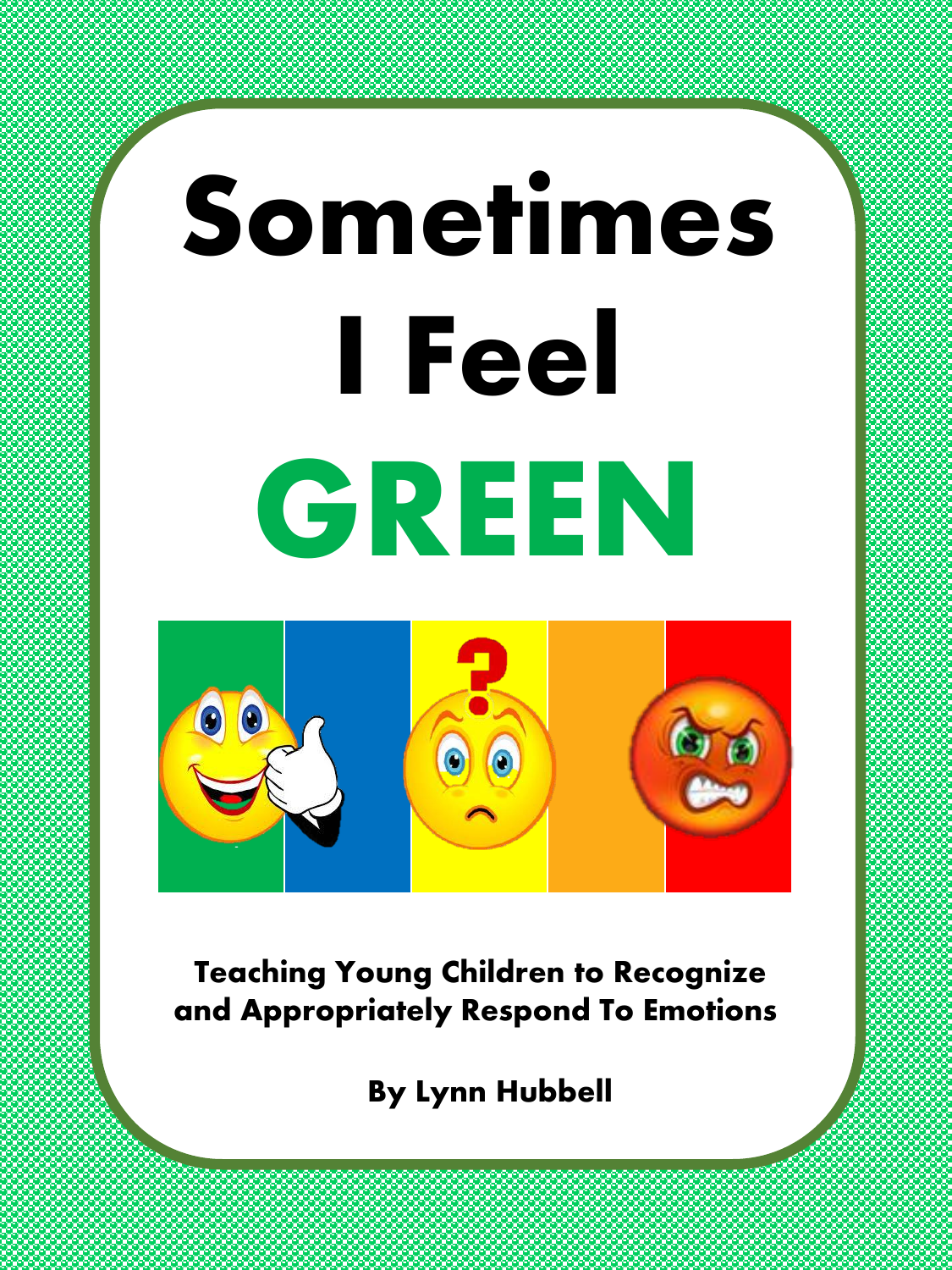### I have many kinds of feelings. Sometimes I feel happy. Sometimes I feel mad. Sometimes I feel sad.

### Sometimes my feelings feel very strong. It is okay to have strong feelings.

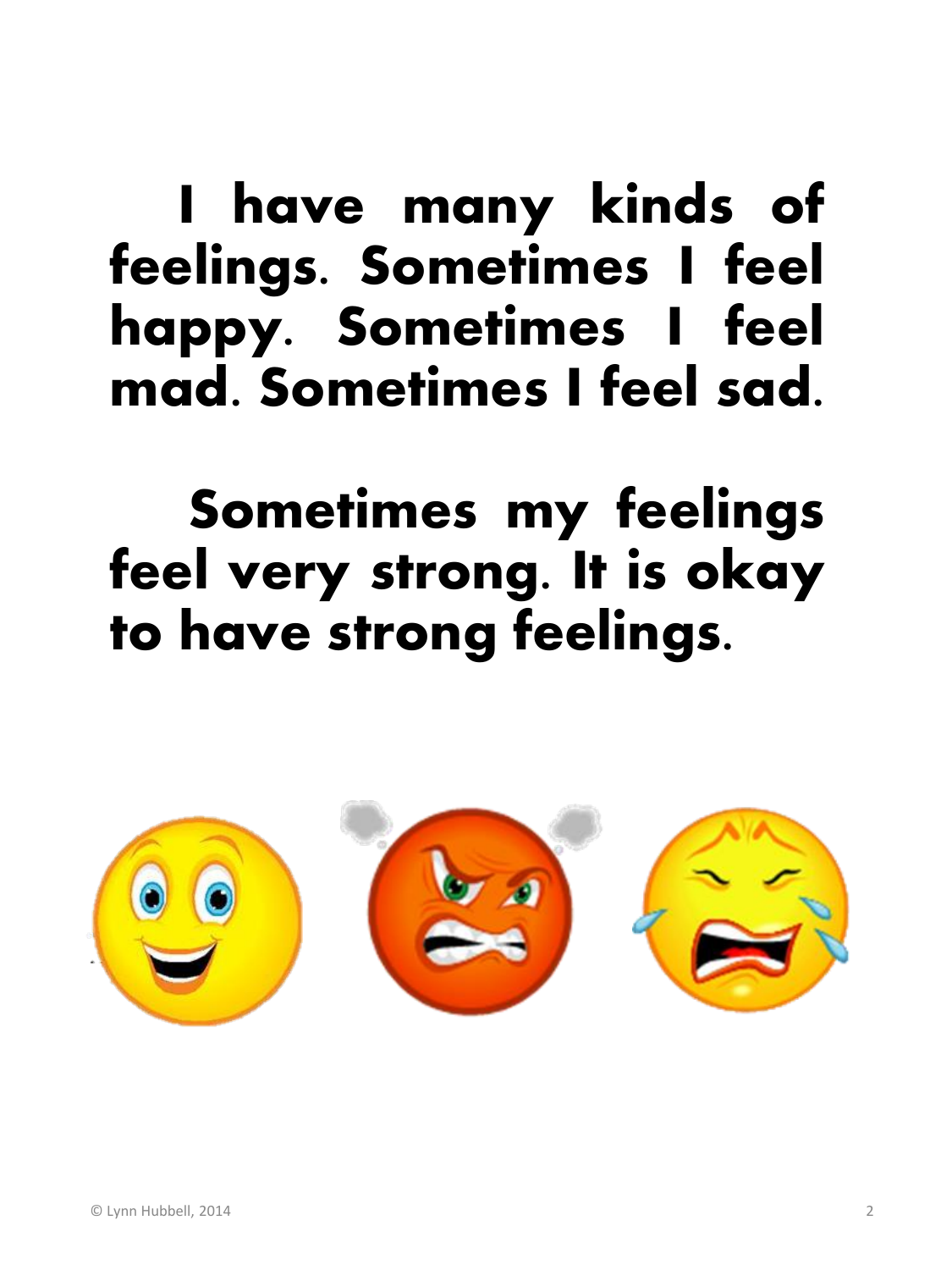## **Sometimes I Feel Green.**

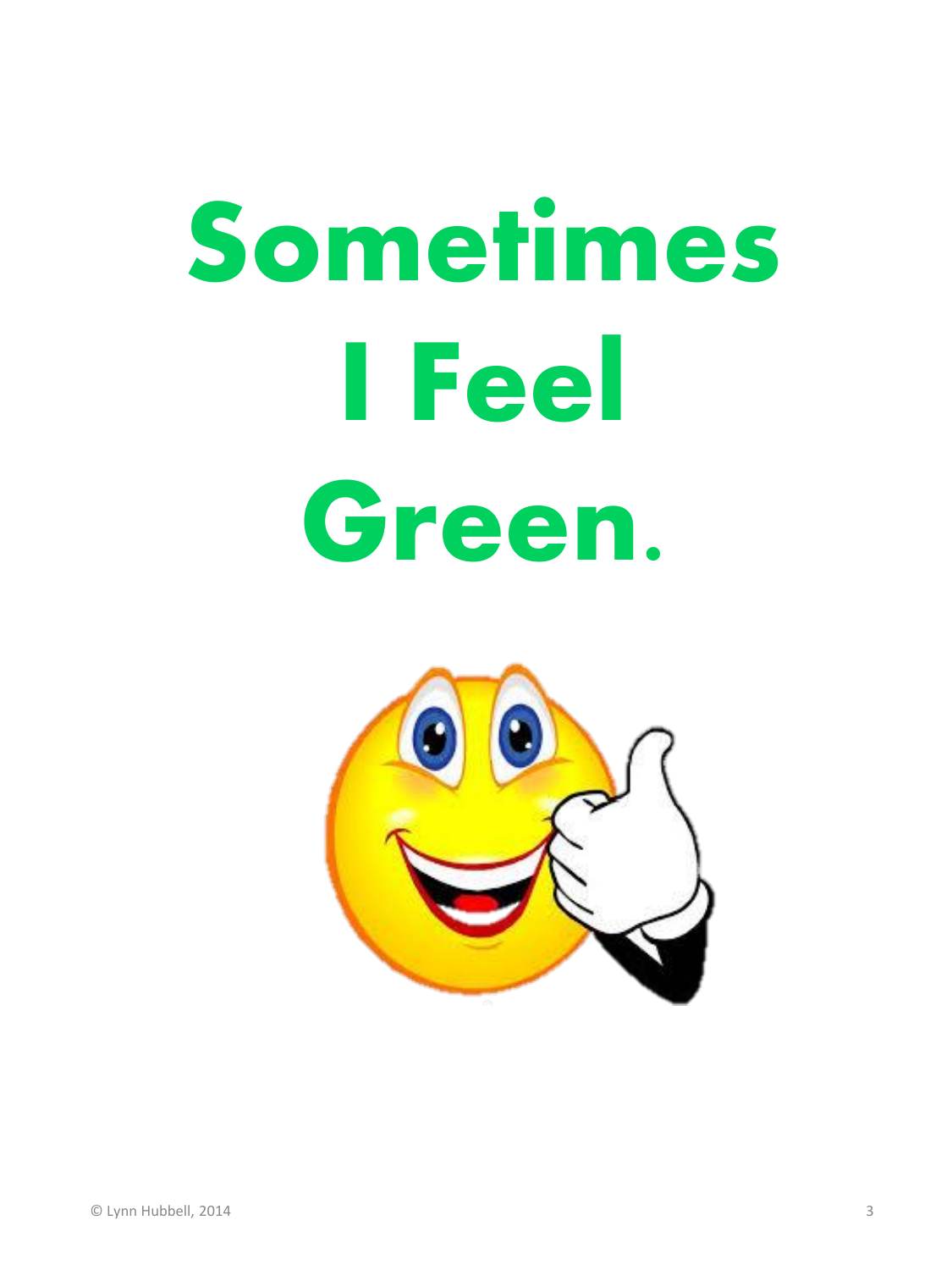#### When I feel green I am safe and calm.

#### When I feel green I am friendly to others.

When I feel green I follow directions right away.

My teacher and my friends like the way I act when I feel green.

**Feeling green feels good.** 

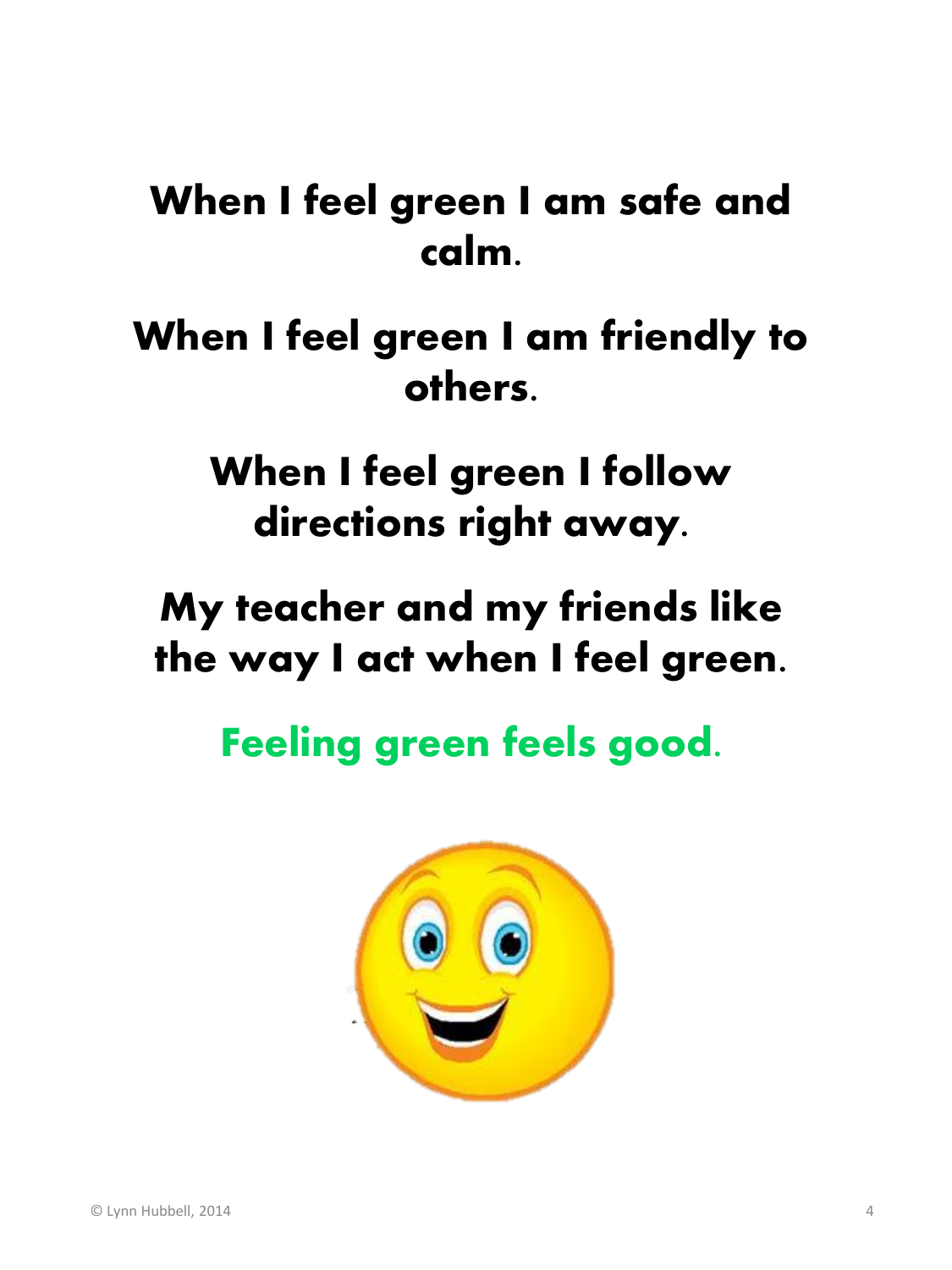## **Sometimes I Feel Red.**

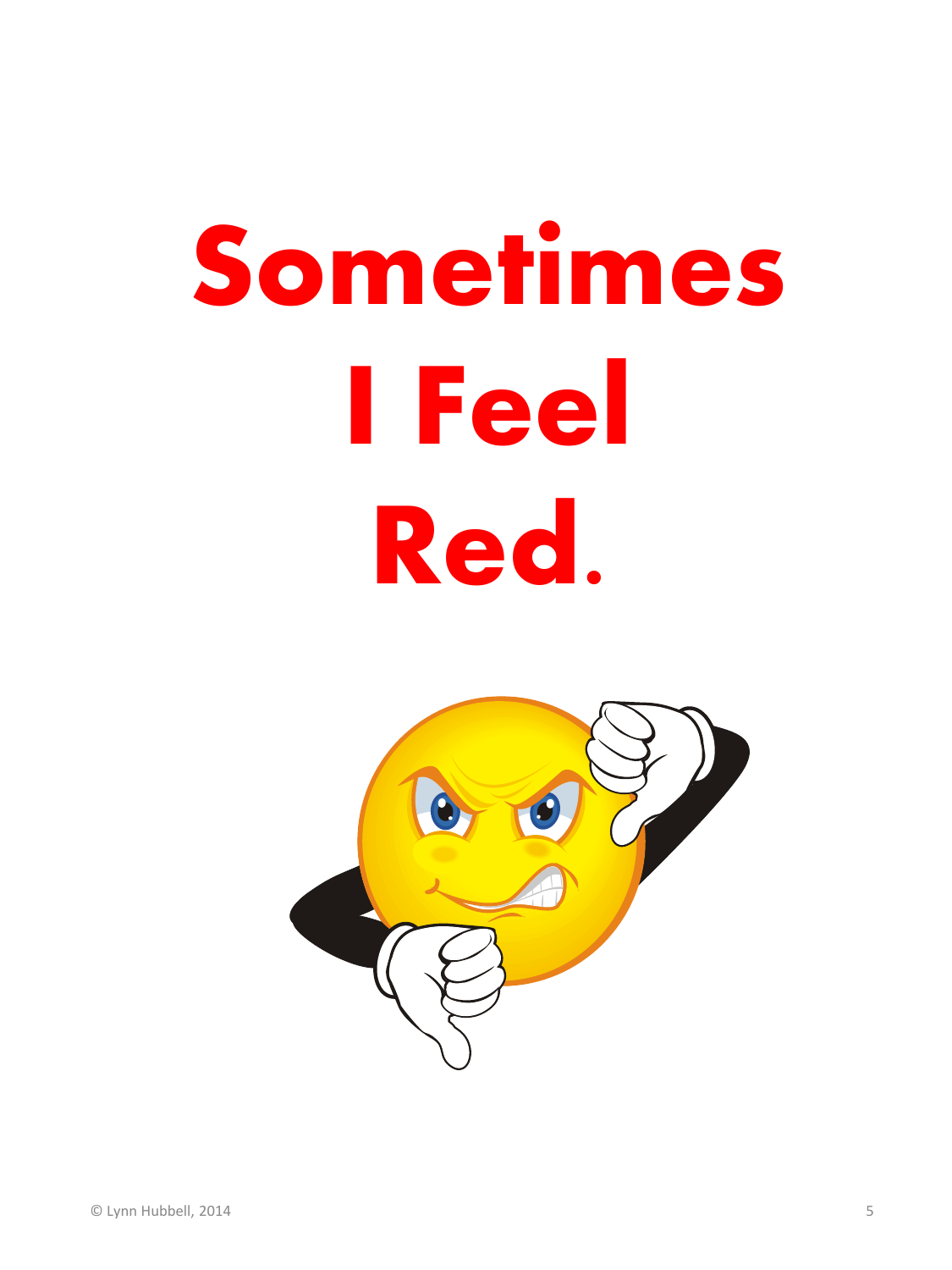#### When I feel red my feelings feel very strong.

#### Sometimes when I feel red I feel very sad.

#### Sometimes when I feel red I feel like crying

#### Feeling red doesn't feel good.

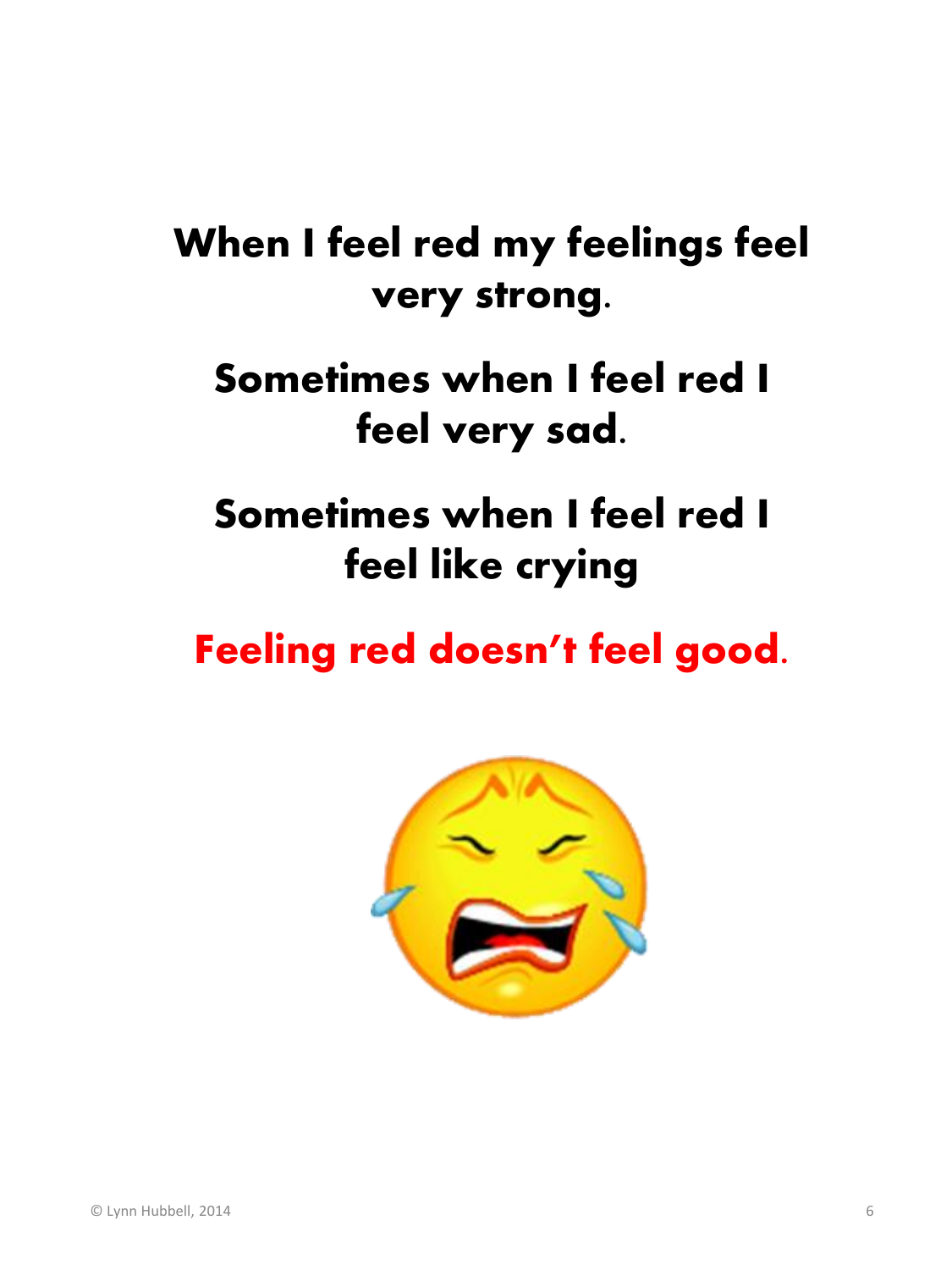#### Sometimes when I feel red I feel like screaming.

#### Sometimes when I feel red I feel like hitting or kicking.

Sometimes my teacher worries about me when I feel red.

#### My teacher wants me to stay safe and calm.

Feeling red doesn't feel good.

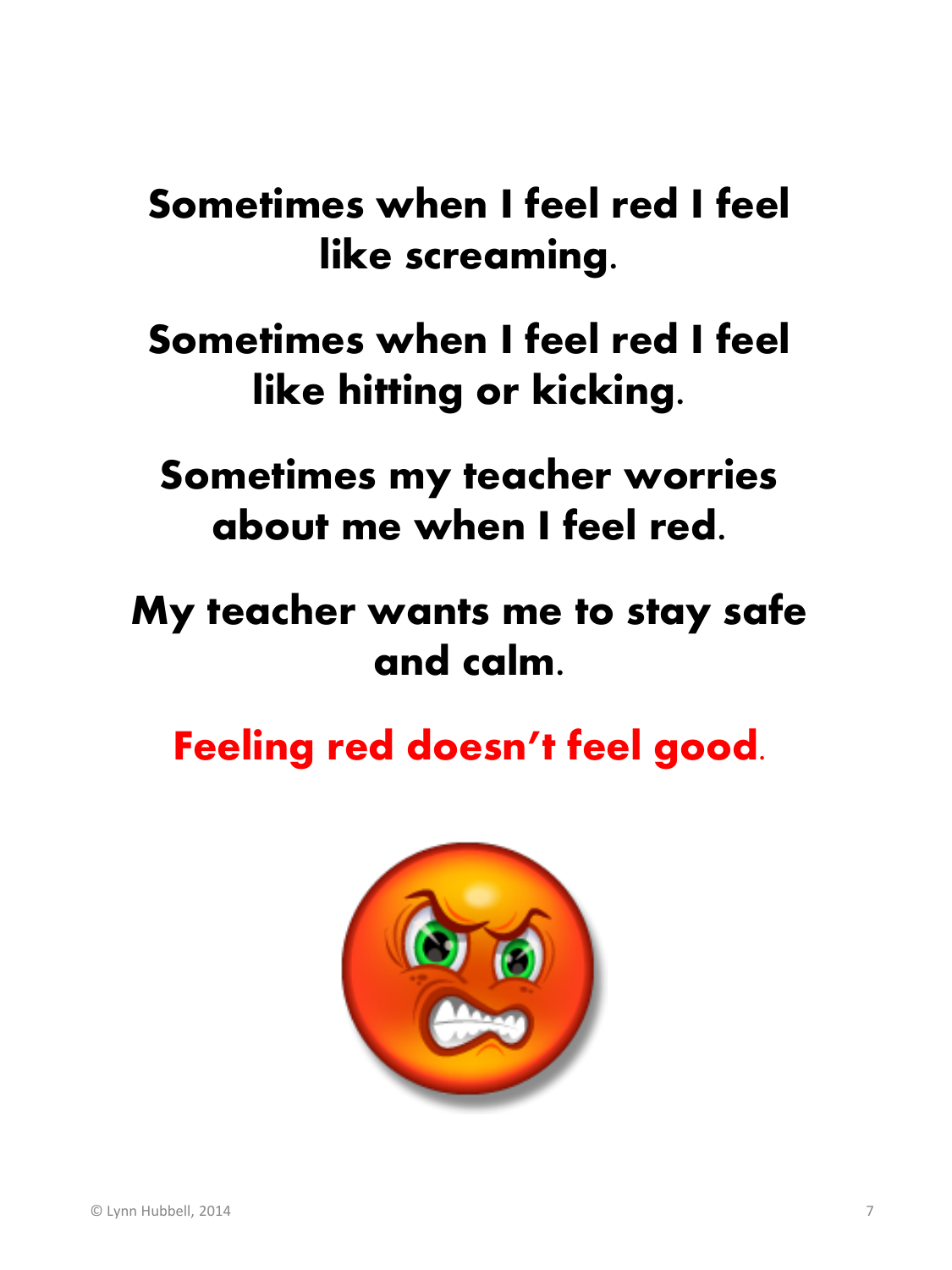## Sometimes I don't feel green or red.



## Sometimes I feel In between.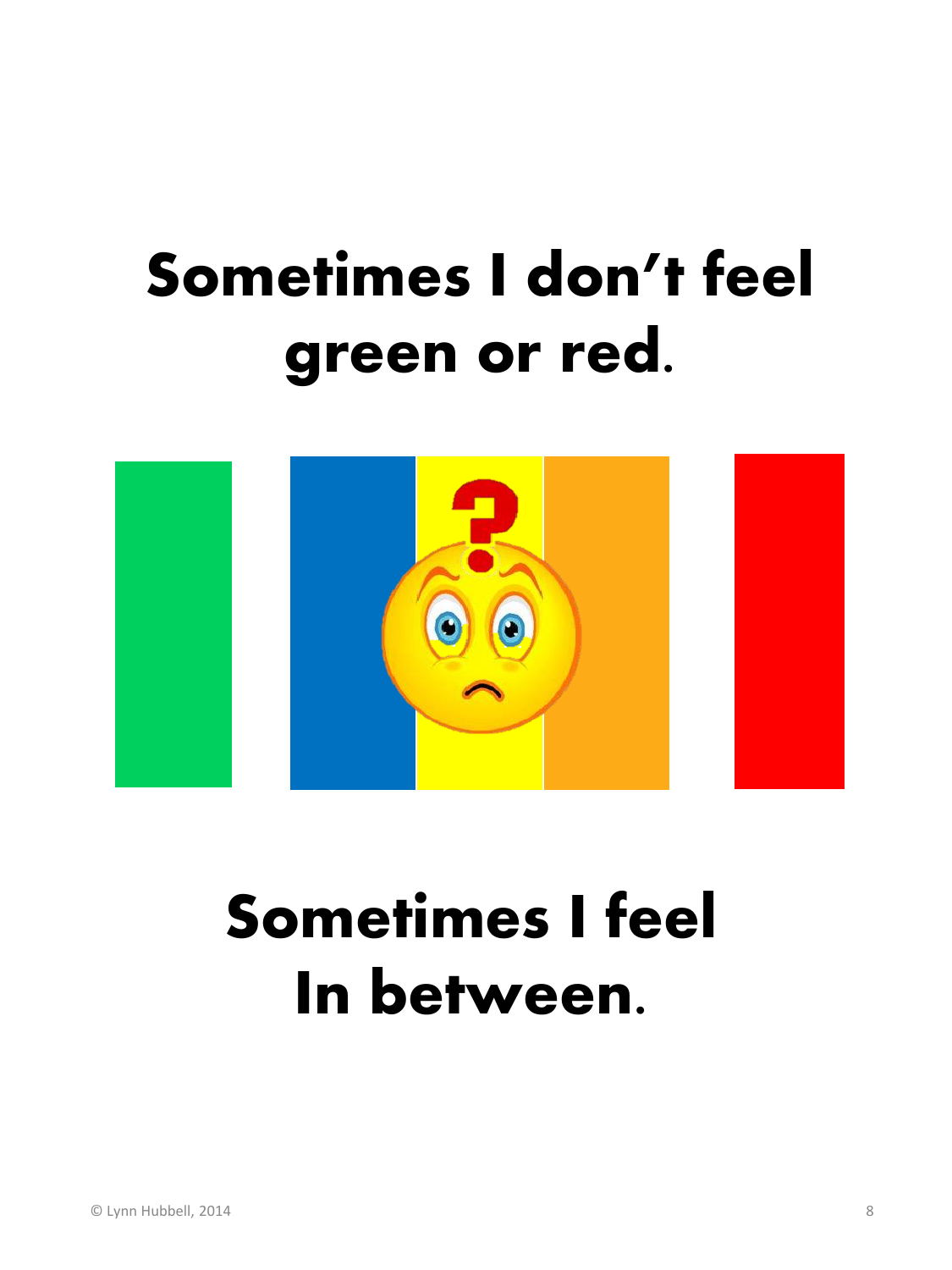| <b>When I feel</b><br><b>Blue</b>                                                                                                                                                                 | <b>When I feel</b><br><b>Yellow</b>                                                                                                                                                            | <b>When I feel</b><br>Orange                                                                                                                                                    |  |
|---------------------------------------------------------------------------------------------------------------------------------------------------------------------------------------------------|------------------------------------------------------------------------------------------------------------------------------------------------------------------------------------------------|---------------------------------------------------------------------------------------------------------------------------------------------------------------------------------|--|
|                                                                                                                                                                                                   |                                                                                                                                                                                                |                                                                                                                                                                                 |  |
| Some things<br>are starting<br>to bug me<br>but I can<br>still learn. It<br>is getting<br>harder to<br>stay calm<br>and friendly.<br>I can make a<br>good choice<br>and turn<br>myself<br>around. | It is getting<br>hard to stay<br>calm and<br>friendly. It is<br>getting<br>harder to<br>learn. I need<br>to turn<br>myself<br>around. I<br>may need to<br>take a breath<br>or take a<br>break. | I am not<br>calm or<br>friendly. I am<br>not learning.<br>My teacher<br>may worry<br>that I am not<br>safe. I may<br>need a<br>grown up to<br>help me stay<br>safe and<br>calm. |  |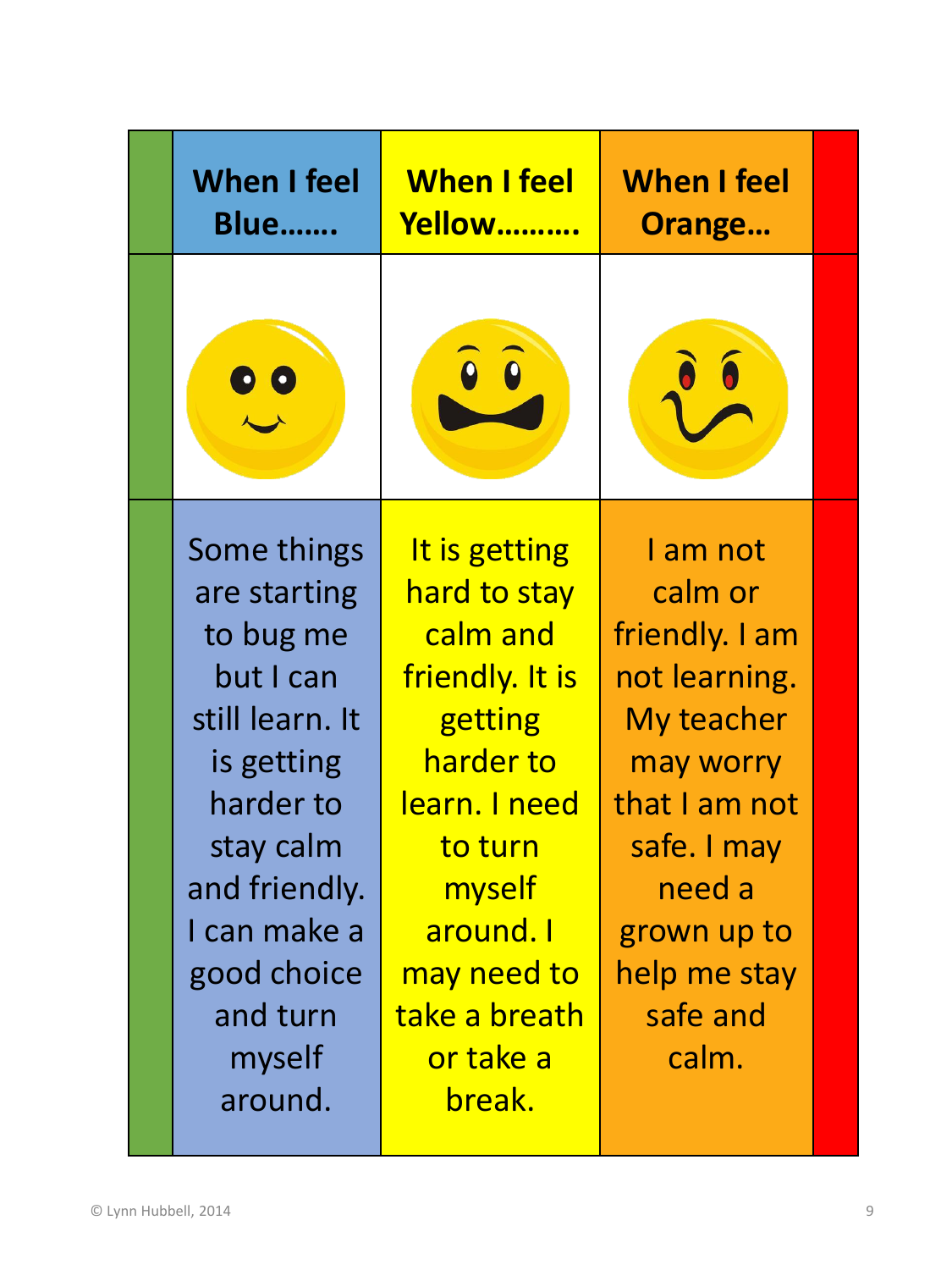## No matter how strong my feelings are I must do my best to stay safe and calm.